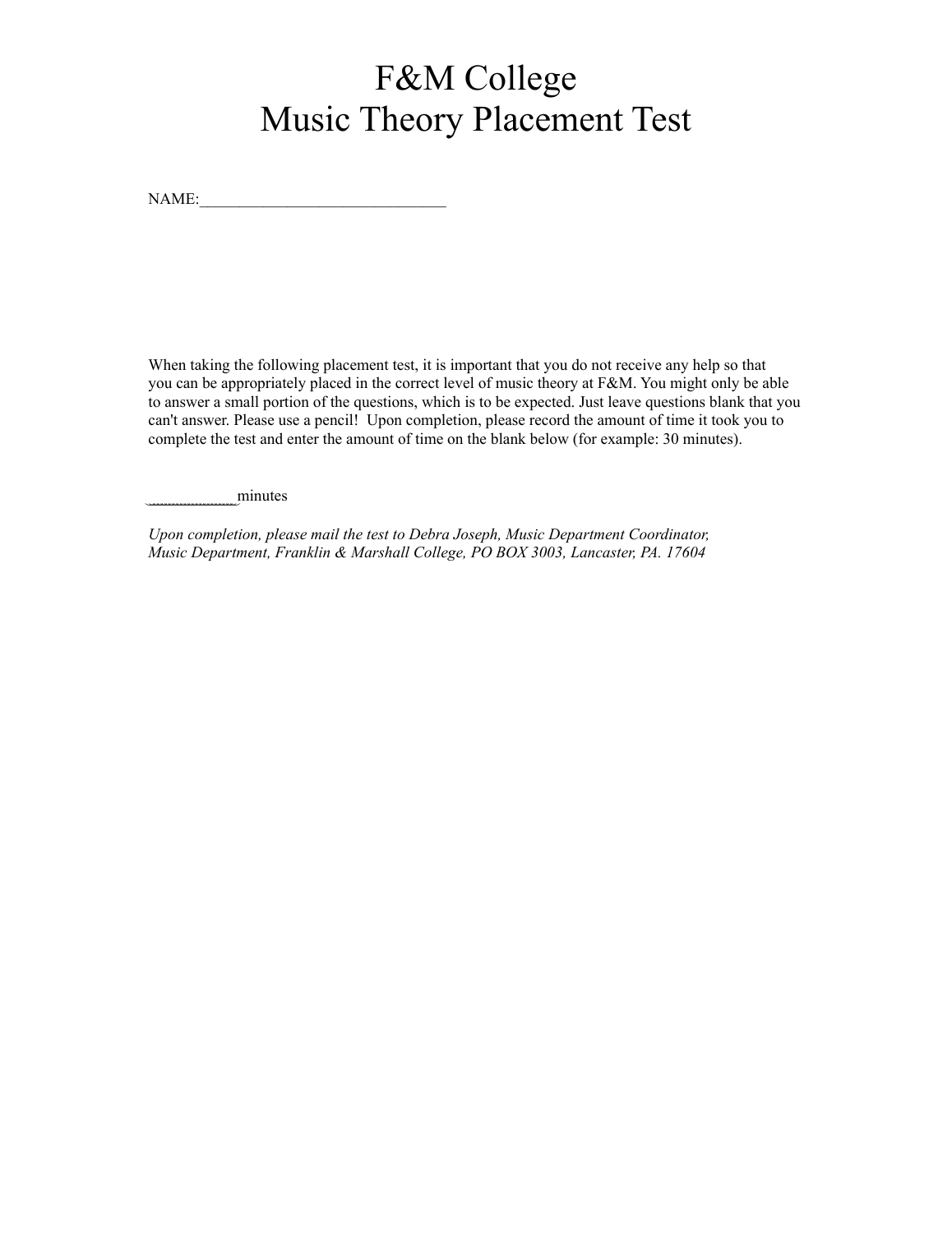Franklin & Marshall College

# Music Theory Placement Test

# **Part 1: pitch notation**

(write the requested pitch on both staves)



# **Part 2: rhythmic notation**

(complete each measure with one note of the correct duraction)

example (use middle line)



# **Part 3: enharmonic equivalence**

(provide two enharmonic equivalents)



# **Part 4: time signatures**

(provide the correct time signature for each excerpt) example



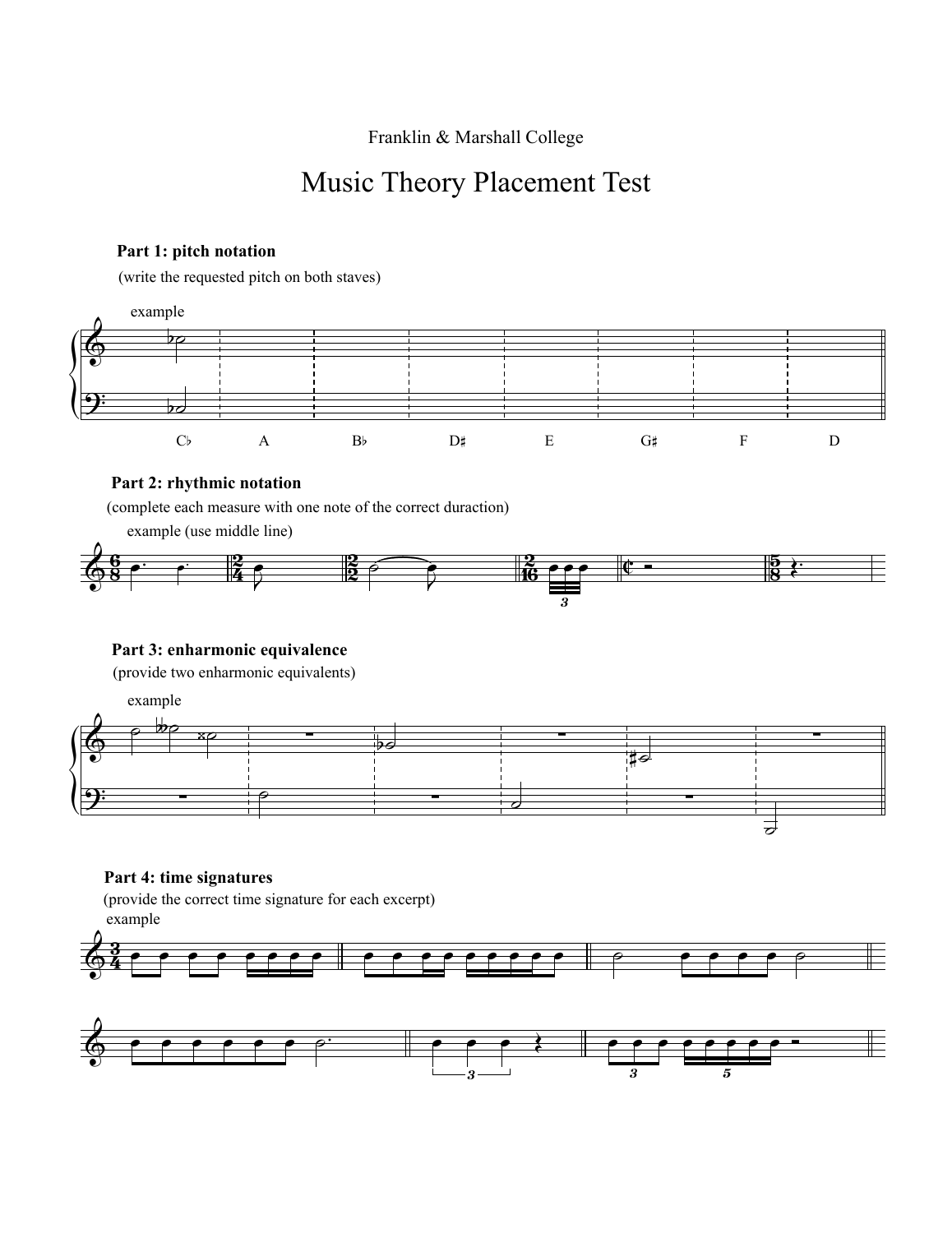#### **Part 5A: interval identification**

(identify number and quality, for example d, A, M, m, P)



#### **Part 5B: interval construction**

(complete the requested descending interval by writing the correct pitch below and following each given note)



# **Part 6: key signatures**

(write the correct key signature on both staves)



#### **Part 7: scale construction**

(write the requested scales without key signatures using accidentals)